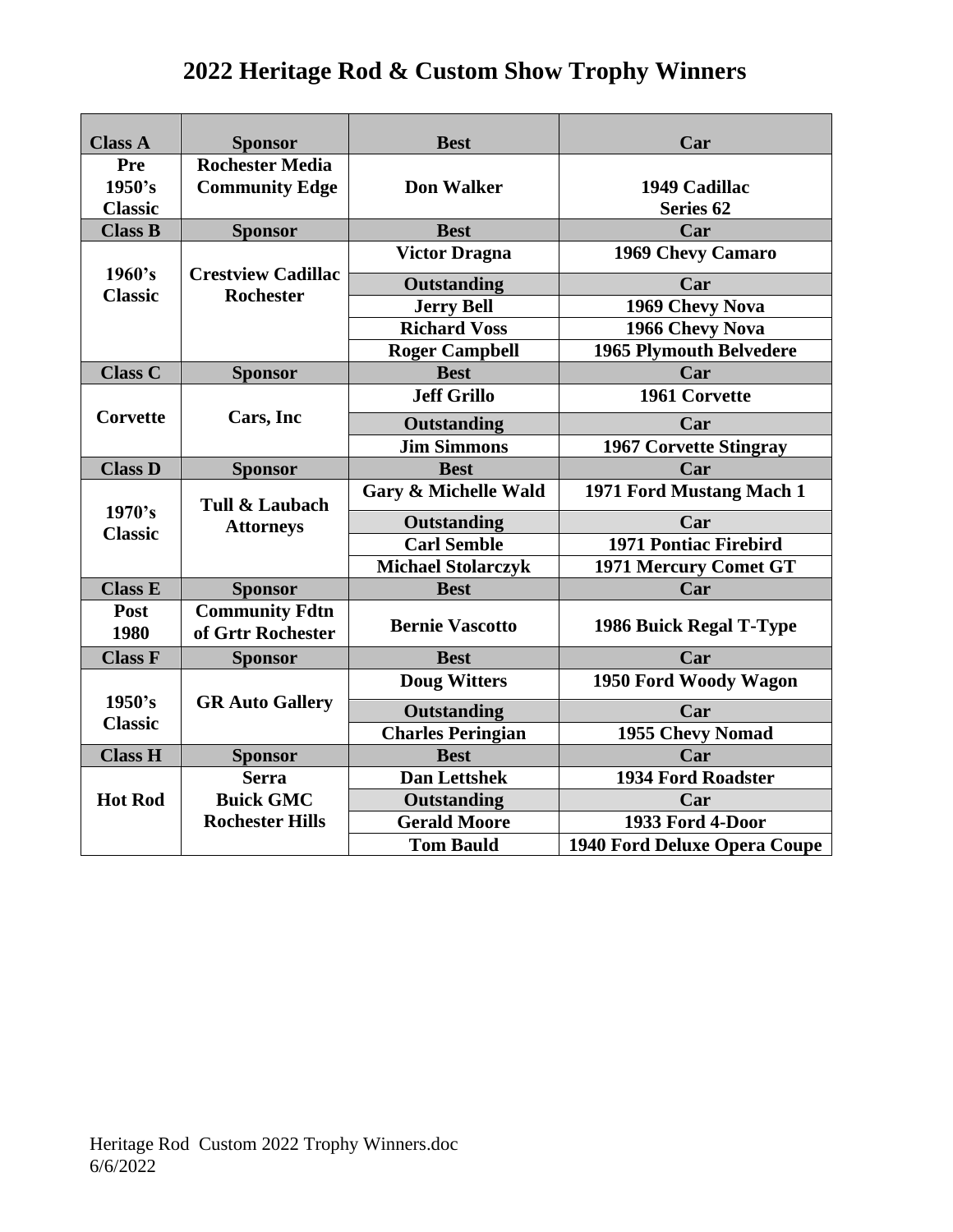| <b>Class K</b>   | <b>Sponsor</b>                              | <b>Best</b>                      | Car                              |
|------------------|---------------------------------------------|----------------------------------|----------------------------------|
|                  |                                             | <b>Rick Hammons</b>              | 1963 Buick Riviera               |
| <b>Custom</b>    | <b>FRS</b><br><b>Frank Rewold</b><br>& Sons | <b>Outstanding</b>               | Car                              |
|                  |                                             | <b>Robert Petrusha</b>           | 1948 Ford Wagon                  |
|                  |                                             | <b>Art Simmons</b>               | 1938 Buick 2-Door                |
| <b>Class M</b>   | <b>Sponsor</b>                              | <b>Best</b>                      | Car                              |
|                  |                                             | <b>Serena Sluka</b>              | 1969 Ford Mustang Mach 1         |
| <b>Muscle</b>    | <b>Serra</b>                                | <b>Outstanding</b>               | Car                              |
|                  | Ford                                        | <b>Bill/Lynn Beaudin</b>         | <b>1969 Plymouth Road Runner</b> |
|                  | <b>Rochester Hills</b>                      | <b>John Lynch</b>                | 1969 Chevy Camaro                |
| <b>Class N</b>   | <b>Sponsor</b>                              | <b>Best</b>                      | Car                              |
|                  | Dillman & Upton                             | <b>Nick &amp; Sharon Cortese</b> | 1934 Ford 3 Window Coupe         |
| <b>Street</b>    | <b>A Mans Family</b>                        | Outsdanding                      | Car                              |
| Rod              | Company                                     | <b>Bill Large</b>                | <b>1947 Mercury Convertible</b>  |
|                  |                                             | <b>Tom Deweerdt</b>              | 1936 Chevy Master Dlx Coupe      |
|                  |                                             | Mike & Janice Bayer              | 1934 Ford 2 Door Sedan           |
| <b>Class Q</b>   | <b>Sponsor</b>                              | <b>Best</b>                      | Car                              |
| <b>Street</b>    | <b>KOZ</b>                                  |                                  |                                  |
| <b>Machine</b>   | <b>Heating &amp; Cooling</b>                | <b>Greg Charney</b>              | 1968 Dodge Dart                  |
| <b>Class S</b>   | <b>Sponsor</b>                              | <b>Best</b>                      | Car                              |
| <b>Sports</b>    | <b>CRS</b>                                  | <b>Don Westphal</b>              | 1955 MG                          |
| Car              | <b>Colon Rectal</b>                         | Outstanding                      | Car                              |
|                  | <b>Specialists</b>                          | <b>Harry McClean</b>             | <b>1980 MGB Roadster</b>         |
| <b>Class T</b>   |                                             | <b>Best</b>                      | Car                              |
| <b>Truck</b>     | <b>Sinacori</b>                             | Leo Gemelli                      | 1957 Chevy 3100                  |
|                  | Landscaping                                 |                                  | <b>5 Window Pickup</b>           |
| <b>Class X</b>   | <b>Sponsor</b>                              | <b>Best</b>                      | Car                              |
| <b>Specialty</b> | <b>American House</b>                       | <b>Gary Sample</b>               | 1978 Chevrolet P-30              |
|                  |                                             | <b>Outstanding</b>               | Car                              |
|                  |                                             | <b>Henry Ruiz</b>                | <b>1968 Plymouth Roadrunner</b>  |
|                  |                                             | <b>Roger Newsock</b>             | 1968 Honda CB 350-KO             |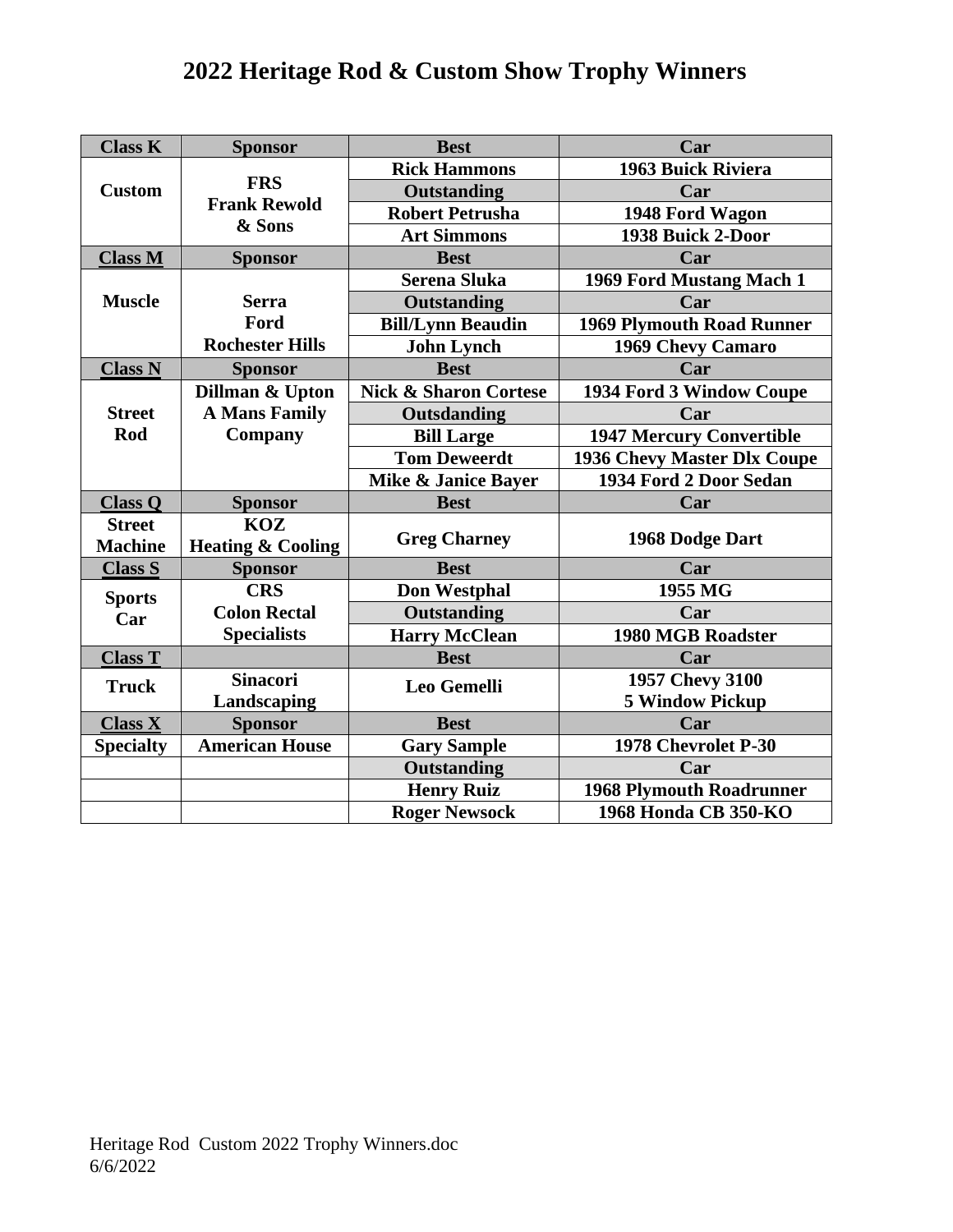|                              | <b>Sponsor</b>                                      | <b>Winner</b>            |                                  |
|------------------------------|-----------------------------------------------------|--------------------------|----------------------------------|
| Longest                      | <b>Rochester Lions</b>                              | <b>Ray DeMaertelure</b>  | <b>From Fenton</b>               |
| <b>Distance</b>              | <b>Club</b>                                         |                          |                                  |
|                              | <b>Sponsor</b>                                      | <b>Winner</b>            | Car                              |
| <b>Best</b>                  | <b>Classic</b>                                      | <b>Don Walker</b>        | 1949 Cadillac Series 62          |
| <b>Interior</b>              | <b>Appreciation</b>                                 |                          |                                  |
|                              | <b>Sponsor</b>                                      | <b>Winner</b>            | Car                              |
| <b>Best</b>                  | <b>Allen Harmon</b>                                 | <b>Henry Ruiz</b>        | <b>1968 Plymouth Road Runner</b> |
| <b>Engine</b>                | <b>Insurance</b>                                    |                          |                                  |
|                              | <b>Sponsor</b>                                      | <b>Winner</b>            | Car                              |
| <b>Best Paint</b>            | <b>Rochester Hills</b><br><b>Tire &amp; Service</b> | <b>Ruben Covarrubias</b> | 1965 Chevy Impala                |
|                              | <b>Sponsor</b>                                      | <b>Winner</b>            | Car                              |
| Pick of the<br><b>Litter</b> | <b>Rochester Hills</b><br><b>Mirror &amp; Glass</b> | <b>James Bender</b>      | 1934 Ford Coupe                  |
|                              | <b>Sponsor</b>                                      | <b>Winner</b>            | Car                              |
| Pride of                     | <b>Metalmite</b>                                    | <b>Ricard Hammons</b>    | 1963 Buick Riviera               |
| the Lions                    | Corporation                                         |                          |                                  |
|                              | <b>Sponsor</b>                                      | <b>Winner</b>            | Car                              |
| <b>Best of</b>               | <b>Rams Horn</b>                                    |                          | 1951 Chevy 3100                  |
| <b>Show</b>                  | Hamlin @                                            | <b>Leo Gemelli</b>       | <b>5-Window Pickup</b>           |
|                              | <b>Rochester</b>                                    |                          |                                  |
|                              | <b>Sponsor</b>                                      | Winner                   | Car                              |
| Sponsor's                    | <b>Perfect Floors</b>                               | <b>Gary Wald</b>         | 1971 Ford Mustang Mach 1         |
| <b>Pick</b>                  | of Rochester                                        |                          |                                  |
|                              |                                                     |                          |                                  |
|                              | <b>Sponsor</b>                                      | <b>Winner</b>            | Car                              |
| Sponsor's                    | <b>Freedom Road</b>                                 | <b>Tom Bauld</b>         | 1940 Ford Deluxe Opera Coupe     |
| <b>Pick</b>                  | <b>Transportation</b>                               |                          |                                  |
|                              |                                                     |                          |                                  |
|                              | <b>Sponsor</b>                                      | <b>Winner</b>            | Car                              |
| Sponsor's                    | <b>Michigan Eye</b>                                 | <b>Jason Wong</b>        | 1972 Chevy Nova                  |
| <b>Pick</b>                  | <b>Institute</b>                                    |                          |                                  |
|                              |                                                     |                          |                                  |